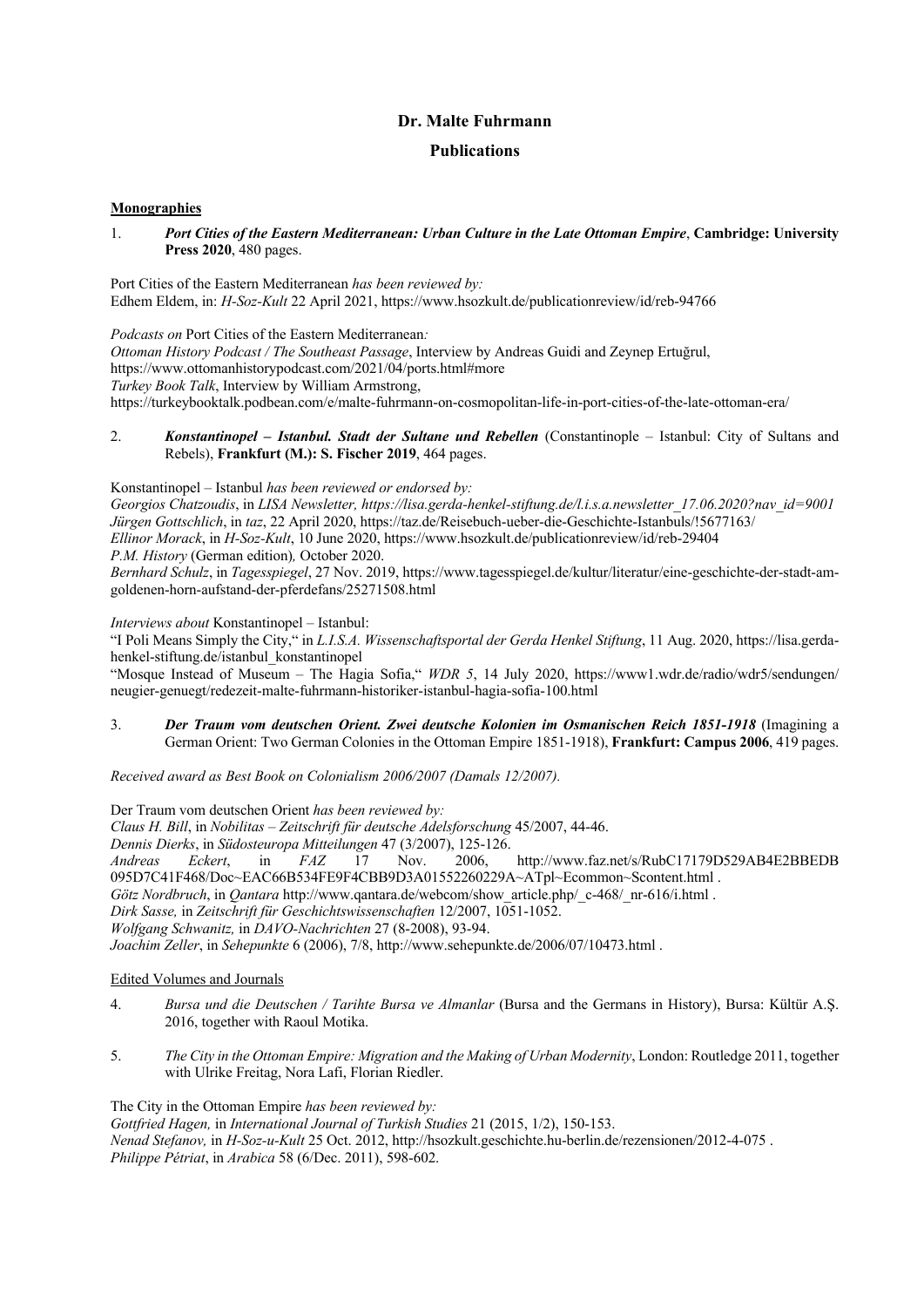#### **Publications**

#### Edited Volumes and Journals (continued)

- 6. *Mediterranean Historical Review* 24 (2/2009, special edition): *The Late Ottoman Port Cities: Subjectivity, Urbanity, and Conflicting Orders*, together with Vangelis Kechriotis.
- 7. *Comparativ – Zeitschrift für Globalgeschichte und vergleichende Gesellschaftsgeschichte* 17 (2007/2, special edition): *Hafenstädte – Mobilität, Migration, Globalisierung* (Port Cities – Mobility, Migration, Globalization), together with Lars Amenda.

Articles in Peer-Reviewed Journals

- 8. "Europas Kontaktzone, nicht Europas Grenze. Plädoyer für eine verflochtene Perspektive des euromediterranen Raums" (Europe's Contact Zone, not Europe's Border: A Plea for an Entangled Perspective of the Euro-Meditteranean Region), *H-Soz-Kult*, 10. Sept. 2020, https://www.hsozkult.de/searching/id/diskussionen-5055
- 9. "Hattuscha gegen Hellas, Medina gegen Rom: Die nicht abgeschlossene Suche nach einem historischen Vorbild der türkischen Stadtentwicklung", (Hattusha vs. Hellas, Medina vs. Rome: The Continuing Quest for a Historical Model of Turkish Urban Development) in *Südosteuropa-Jahrbuch* 45 (2019), 183-199.
- 10. "Taksim Square and the Struggle to Rule Istanbul's Past" in *Critique & Humanism* 44 (2016), 163-190 (updated and much expanded version of "Istanbul's Pasts: Raw Material for Constructing the City's Future," 36, Chapters).
- 11. "Beer, the Drink of a Changing World: Beer Consumption and Production on the Shores of the Aegean in the 19<sup>th</sup> Century" in *Turcica* 45 (2014), 79-123.
- 12. "Ploštad 'Taksim' i bitkata na kontrol vârhu minaloto na Istanbul" in *Kritika i Humanizâm* 42 (1-2/2013; Bulgarian version of "Istanbul's Pasts: Raw Material for Constructing the City's Future," see 36), 233-269.
- 13. "'Western Perversions' at the Threshold of Felicity: The European Prostitutes of Galata-Pera (1870-1915)" in *History and Anthropology* 21 (2/2010), 159-172.
- 14. "Almanya Potsdam'da Enver Paşa Köprüsü" (The Enver Paşa Bridge in Potsdam, Germany) in *Toplumsal Tarih*  200 (Aug. 2010; Turkish extended version of "Potsdam: Die Enver-Pascha-Brücke," see 50), 46-52.
- 15. "Down and Out on the Quays of İzmir: 'European' Musicians, Innkeepers, and Prostitutes in the Ottoman Port Cities" in *Mediterranean Historical Review* 24 (2/2009), 169-185 (see 6, Edited Volumes and Journals).
- 16. "The Late Ottoman Port Cities and their Inhabitants: Subjectivity, Urbanity, and Conflicting Orders. Editorial" in *Mediterranean Historical Review* 24 (2/2009), 71-78 (together with Vangelis Kechriotis, see 6).
- 17. "Anatolia in German Colonial Imagination and Practise, 1800-1918" in *New Perspectives on Turkey* 41 (2009), 117-150.
- 18. "Meeresanrainer Weltenbürger? Zum Verhältnis von hafenstädtischer Gesellschaft und Kosmopolitismus" (The Seaside Resident – A Citizen of the World? On the Relationship between Port City Society and Cosmopolitanism) in *Comparativ* 17 (2007/2), 12-26 (see 7, Edited Volumes and Journals).
- 19. "Hafenstädte in globaler Perspektive. Einleitung" (Port Cities in Global Perspective: An Introduction) in *Comparativ* 17 (2007/2), 7-11 (together with Lars Amenda, see 7, Edited Volumes and Journals).
- 20. "Das koloniale Erbe im deutsch-griechischen Verhältnis. Ein Plädoyer für die postcolonial studies in der südosteuropäischen Geschichte" (Colonial Legacy in German-Greek Relations: A Plea for a Postcolonial Approach to Southeast European History) in *Jahrbücher für Geschichte und Kulturen Südosteuropas* 7 (2005), 177-205.
- 21. "Cosmopolitan Imperialists and the Ottoman Port Cities: Conflicting Logics in the Urban Social Fabric" in *Cahiers de la Mediterranée* 67 (Dec. 2003), 150–163, also http://cdlm.revues.org/index128.html .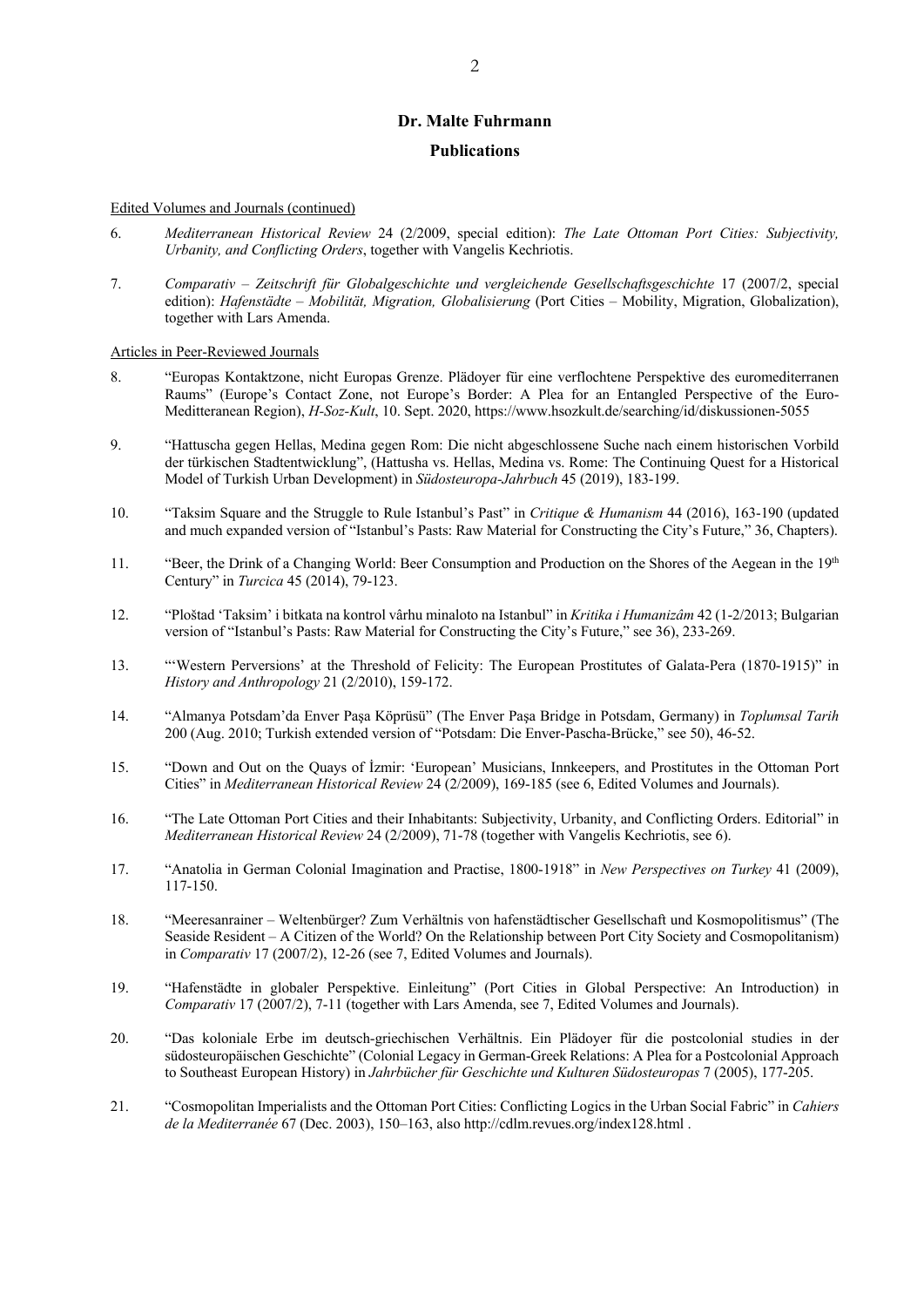### **Publications**

#### Articles in Peer-Reviewed Journals (continued)

22. "Den Orient deutsch machen. Imperiale Diskurse des Kaiserreiches über das Osmanische Reich" (Germanizing the Orient: Imperial German Discourses on the Ottoman Empire) in *Kakanien Revisited. Internet-Plattform für Mittelosteuropaforschung* (28 July 2002), http://www.kakanien.ac.at/beitr/fallstudie/MFuhrmann1.pdf .

### Chapters in Edited Volumes

- 23. "Save Haydarpaşa: A Train Station as Object of Conflicting Visions of the Past," in *The City and the Railway in the World, 19th to 21st Centuries*, Ralf Roth, Paul van Heesvelde (eds.), Abingdon: Routledge (forthcoming 2022).
- 24. "Was there a Levantine Community in 19th Century Istanbul? A Quest for an Elusive Identity," in *Recovering the Voices of Late Ottoman Istanbul's Multiethnic Residents through Self-Narratives (1830-1930): Exploring Sources and Research Paradigms*, Christoph Herzog, Gabriele Jancke, Richard Wittmann (eds.), Abindgon: Routledge (forthcoming 2022).
- 25. "Wanderlust, Follies, and Self-Inflicted Misfortunes: The Memoirs of Anna Forneris and her Thirty Years in Constantinople and the Levant," in *"Istanbul" – "Kushta" – "Constantinople": Diversity of Identities and Personal Narratives (1830-1900)*, Christoph Herzog, Richard Wittmann (eds*.*), Abingdon: Routledge, 30-43.
- 26. "Go East: Deutsche und österreichische Arbeiter in der Türkei und auf dem Balkan vor 100 Jahren" (Go East: German and Austrian Workers in Turkey and the Balkans a Hundred Years Ago, reprint of 47, chapters) in *Österreich in Istanbul III: K. (u.) K. Präsenz im Osmansichen Reich* (Austria in Istanbul III: Habsburg Presence in the Ottoman Empire), Elmar Samsinger (ed.), Vienna: Lit 2018, 200-219.
- 27. "Die Bagdadbahn" (The Baghdad Railway, reprint of 37, chapters) in *Osmanen in Hamburg. Hamburger im Osmanischen Reich. Eine Beziehungsgeschichte von der Mitte des 19. Jahrhunderts bis zur Zeit des Ersten Weltkrieges* (Ottomans in Hamburg, Hamburg Citizens in the Ottoman Empire: A History of a Relationship from the mid-19th Century to the First World War), Yavuz Köse (ed.), Hamburg: University Press 2016, 91-110.
- 28. "Papierblumen, Seide und Thermen am Fuße des Olymps. Bursa in deutschsprachigen Reiseberichten von der Renaissance bis zur Romantik / Uludağ Eteklerinde Kağıt Çiçekler, İpekler ve Kaplıcalar. Rönesans'tan Romantik Çağ'a Almanca Seyahatnamelerde Bursa" (Paper Flowers, Silk, and Thermal Baths at the Foot of Olympos: Bursa in German Language Travelogues from Renaissance to Romanticism) in *Bursa und die Deutschen* (together with Richard Wittmann, see 4, Edited Volumes and Journals), 43-67.
- 29. "Deutsche Präsenz in Bursa zu Zeiten Abdülhamids II. (1876-1909) / II. Abdülhamid Devrinde Bursa'daki Alman Varlığı (1876-1909)" (German Presence in Bursa during the Time of Abdülhamid II) in *Bursa und die Deutschen* (see 4), 68-80.
- 30. "Deutsche Präsenz in Bursa zu Zeiten der Jungtürken (1908-1918) / Jöntürkler zamanında Bursa'da Almanlar (1908-1918)" (German Presence in Bursa during the Young Turk Period, 1908-1918) in *Bursa und die Deutschen*  (see 4), 81-87.
- 31. "Ein Tag in Bursa im Mai 1917, zwei Begegnungen / Bursa'da Mayıs 1917'de Bir Gün, İki Karşılaşma" (One Day in Bursa in May 1917, Two Encounters) in *Bursa und die Deutschen* (see 4), 104-113.
- 32. "Friedrich Sarre, der zeitgenössische ,Orient' und der Weltkrieg" (Friedrich Sarre, the Contemporary 'Orient' and the World War) *Wie die islamische Kunst nach Berlin kam. Der Sammler und Musuemsdirektor Friedrich Sarre*  (How Islamic Art Came to Berlin: The Collector and Museum Director Friedrich Sarre), Julia Gonnella, Jens Kröger (eds.), Berlin: Reimer 2015, 47-59.
- 33. "North to South Migration in the Imperial Era: Workers and Vagabonds between Vienna and Constantinople," in *Urban Governance Under the Ottomans: Between Cosmopolitanism and Conflict*, Ulrike Freitag, Nora Lafi (eds.), London: Routledge 2014, 187-212.
- 34. "Spies, Victims, Collaborators and Humanitarian Interventionists: The Germans on the Hellenic and Ottoman Shore of the Aegean," in *Germans as Minorities During the First World War: A Global Comparative Perspective*, Panikos Panayi (ed.), Farnham (Surrey): Ashgate 2014, 189-212.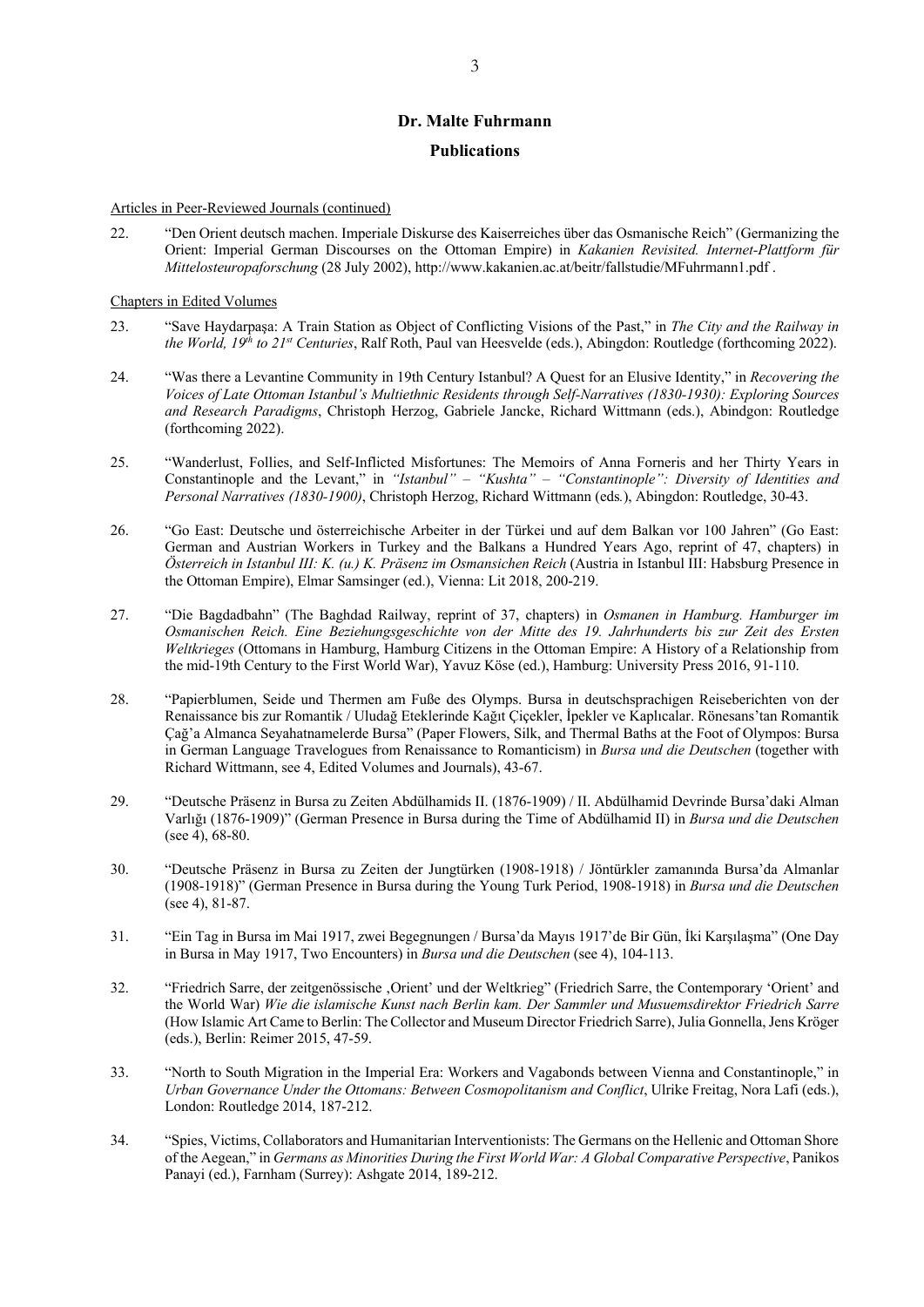### **Publications**

#### Chapters in Edited Volumes (continued)

- 35. "Istanbul, die Deutschen und das 19. Jahrhundert. Wege, die sich kreuzen" (Intersecting Paths: Istanbul, the Germans, and the 19th Century), in *Daheim in Istanbul. Daheim in Konstantinopel. Deutsche Spuren am Bosporus ab 1850 / Memleketimiz Dersaadet 1850'den itibaren Boğaziçi'ndeki Alman izleri* (At Home in Constantinople: German Traces on the Bosporus since 1850), Erald Pauw (ed.), Nuremberg 2014, 23-38.
- 36. "Istanbul's Pasts: Raw Material for Constructing the City's Future" in *Ottoman Legacies in the Contemporary Mediterranean: The Middle East and the Balkans Compared*, Eyal Ginio, Karl Kaser (eds.), Jerusalem: Hebrew University of Jerusalem Press 2013, 255-285, also https://ef.huji.ac.il/publications
- 37. "Die Bagdadbahn" (The Baghdad Railway) in *Kein Platz an der Sonne. Erinnerungsorte der deutschen Kolonialgeschichte* (No Place in the Sun: Lieux de Mémoire of German Colonial History), Jürgen Zimmerer (ed.), Frankfurt: Campus 2013, 190-207.
- 38. "'Our New and Great Cultural Missions in the Orient:' German Faith-Based and Secular Missionary Activities in the late Ottoman Empire," in *Germany and Turkey in Interaction: Religious Identities and Institutions*, Günter Seufert, Haldun Gülalp (eds.), London: Routledge 2013, 47-60.
- 39. "Deutschlands Abenteuer im Orient. Eine Geschichte semi-kolonialer entanglements" (German version of "German Adventures in the Orient", see 45) in *Türkisch-Deutsche Beziehungen. Perspektiven aus Vergangenheit und Gegenwart* (German-Turkish Relations: Perspectives from Past and Present), Claus Schönig, Ramazan Çalik, Hatice Bayraktar (eds.), Berlin: Klaus Schwarz 2012, 10-33.
- 40. "Vagrants, Prostitutes, and Bosnians: Making and Unmaking European Supremacy in Ottoman Southeast Europe," in *Conflicting Loyalties: Social (Dis-)integration and National Turn in the Late and Post-Ottoman Balkan Societies (1839–1914)*, Nathalie Clayer, Hannes Grandits, Robert Pichler (eds.), London: I.B. Tauris 2011, 15-45.
- 41. "Staring at the Sea, Staring at the Land: Waterfront Modernization in Nineteenth Century Ottoman Cities as a Site of Cultural Change," in *Port Cities: Dynamic Landscapes and Global Networks*, Carola Hein (ed.), London: Routledge 2011, 138-154.
- 42. "Die Mekkabahn / The Mecca Railway," in *Roads of Arabia* (Exhibition Catalogue, Museum for Islamic Art), Joachim Gierlichs (ed.), Berlin: Wasmuth 2011, 288-297.
- 43. "'I would rather be in the Orient.' European Lower Class Immigrants into the Ottoman Lands," in *The City in the Ottoman Empire: Migration and the Making of Urban Modernity*, 228-241 (see 5, Edited Volumes and Journals).
- 44. "Migration and the Making of Urban Modernity in the Ottoman Empire and Beyond" (together with Ulrike Freitag, Nora Lafi, Florian Riedler) in *The City in the Ottoman Empire*, 1-7 (see 5, Edited Volumes and Journals).
- 45. "Germany's Adventures in the Orient: A History of Ambivalent Semi-Colonial Entanglements" in *Colonial (Dis)- Continuities: Race, Holocaust, and Postwar Germany*, Volker Langbehn, Mohammad Salama (eds.), New York: Columbia University Press 2011, 123-145.
- 46. "Peripherie und Wiege der Zivilisation. Die schwierige Verortung des , griechischen Orients' im Europadiskurs des späten 19. Jahrhunderts" (Periphery and Cradle of Civilization: The Difficult Framing of the 'Greek Orient' in late 19th Century European Discourse) in *Griechische Dimensionen südosteuropäischer Kultur seit dem 18. Jahrhundert* (Greek Dimensions of Southeast European Culture since the  $18<sup>th</sup>$  Century), Maria Oikonomou, Maria Stassinopoulou, Ioannis Zelepos (eds.), Berlin: Peter Lang 2011, 45-56.
- 47. "Go East: Deutsche und österreichische Arbeiter in der Türkei und auf dem Balkan vor 100 Jahren" (Go East: German and Austrian Laborers in Turkey and the Balkans 100 Years Ago) in *Europa im Nahen Osten – Der Nahe Osten in Europa* (Europe in the Middle East – The Middle East in Europe), Angelika Neuwirth, Günter Stock (eds.), Berlin: Berlin-Brandenburgische Akademie der Wissenschaften 2010, 299-314.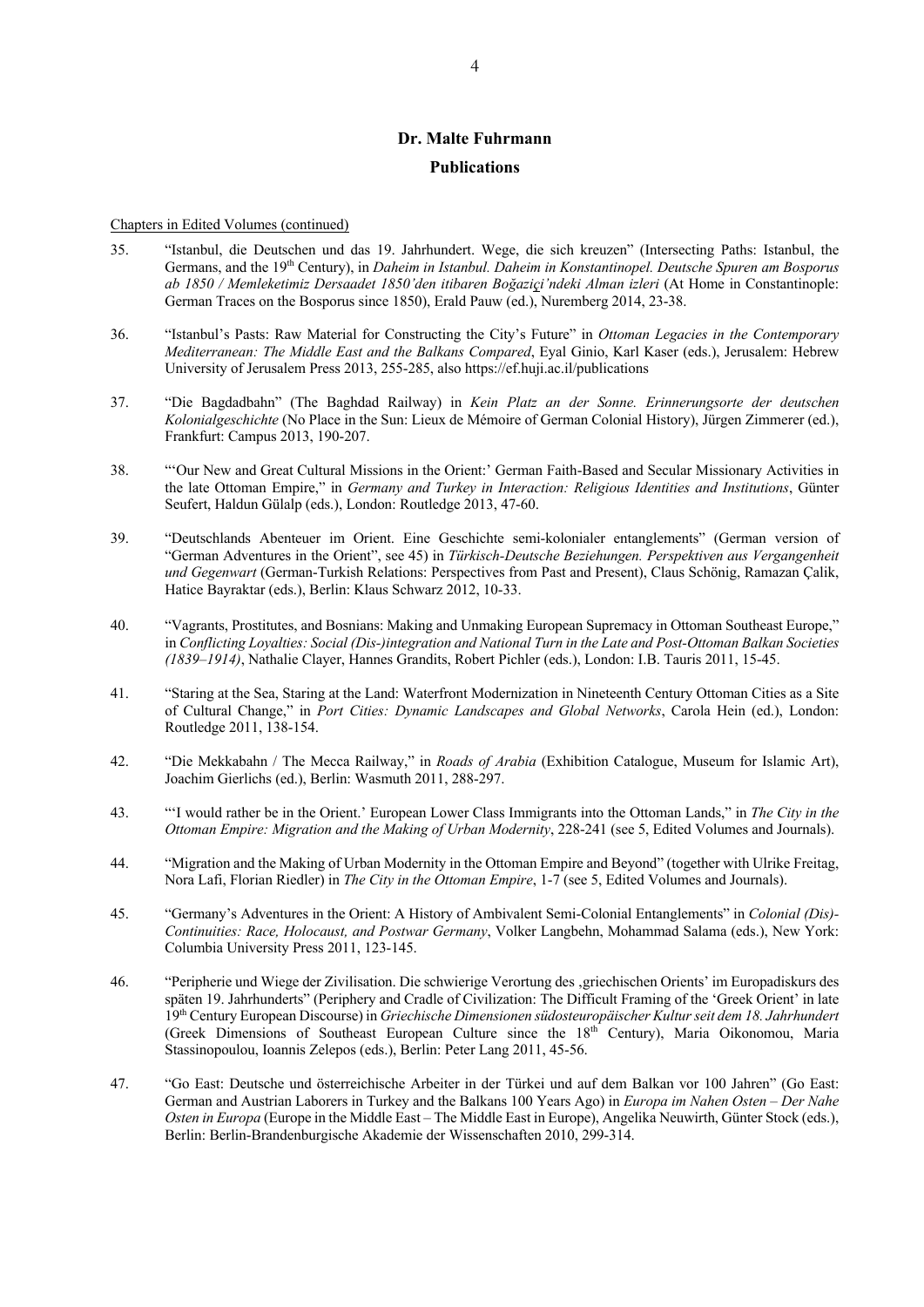### **Publications**

#### Chapters in Edited Volumes (continued)

- 48. "Vom stadtpolitischen Umgang mit dem Erbe der Europäisierung in Istanbul, Izmir und Thessaloniki" (On Municipal Attitudes towards the Legacy of Europeanization in Istanbul, Izmir, and Thessaloniki) in *Bilderwelten – Weltbilder: Die Gegenwart der Vergangenheit in postosmanischen Metropolen Südosteuropas: Thessaloniki, Istanbul, Izmir* (Images of the World, Worlds of Images: The Present of the Past in post-Ottoman Metropoles of Southeast Europe), Ulrike Tischler, Ioannis Zelepos (eds.), Frankfurt (M.): Peter Lang 2009, 19-62.
- 49. "Das deutsche Krankenhaus" (The German Hospital) in *Deutsche Präsenz am Bosporus* (German Presence on the Bosporus), Matthias von Kummer (ed.), Istanbul: Zero Books 2009, 257-270.
- 50. "Potsdam: Die Enver-Pascha-Brücke" (Potsdam: The Enver Pasha Bridge) in *Kolonialismus hierzulande*  (Colonialism at Home), Ulrich van der Heyden, Joachim Zeller (eds.), Erfurt: Sutton 2008, 209-214.
- 51. "Zwei Völker in Waffen. Türkisch-deutsche Interdependenzen beim nation building" (Two Nations in Arms: German-Turkish Interdependencies in Nation Building) in *Schnittstellen. Gesellschaft, Nation, Konflikt und Erinnerung in Südosteuropa.* (Interfaces: Society, Nation, Conflict and Memory in Southeast Europe) Ulf Brunnbauer, Andreas Helmedach, Stefan Troebst (eds.), Munich: Oldenbourg 2007, 231-244.

Encyclopedia and Handbook Articles

- 52. "Humann, Hans" in *International Encyclopedia of the First World War*, Oliver Janz, Nicolas Apostolopoulos (eds.), http://encyclopedia.1914-1918-online.net/article/humann\_hans (23 Aug. 2016).
- 53. "Sarre, Friedrich Paul Theodor" in *International Encyclopedia of the First World War* (see above), http://encyclopedia.1914-1918-online.net/article/sarre\_friedrich\_paul\_theodor (23 Aug. 2016).
- 54. "Ritualmordvorwurf in Amasya (1530)" (Accusation of Ritual Murder in Amasya) in *Handbuch des Antisemitismus: Judenfeindschaft in Geschichte und Gegenwart* (Handbook on Antisemitism: Judeophobia in Past and Present) vol. IV, Wolfgang Benz et al. (ed.), Munich: K.G. Saur 2011 (together with Florian Riedler), 343.
- 55. "Varlık Vergisi (1942)" in *Handbuch des Antisemitismus* vol. IV (see above, together with Florian Riedler), 412.
- 56. "Vertreibung der Juden aus Thrakien (1934)" (Expulsion of the Jews from Thrace) in *Handbuch des Antisemitismus* vol. IV (see above, together with Florian Riedler), 422.
- 57. "Osmanisches Reich" (Ottoman Empire) in *Handbuch zur Antisemitismusforschung* (Handbook for Research on Antisemitism) vol. I, Wolfgang Benz et al. (eds.), Munich: K.G. Saur 2008, (with Florian Riedler), 253-259.
- 58. "Türkei" (Turkey) in *Handbuch zur Antisemitismusforschung* vol. I (see above, with Florian Riedler), 370-374.

#### Published Conference Papers

- 59. "Constructing the Façade of Ottoman Urban Modernity: The Star Architects of Istanbul, Salonica, and Izmir" in *Proceedings of the First Architectural History Conference of Turkey*, Middle Eastern Technical University Architecture Dept. (ed.), Ankara: ODTÜ 2017, 255-269.
- 60. "Visions of Germany in Turkey: Legitimizing German Imperialist Penetration of the Ottoman Empire" in *The Contours of Legitimacy in Central Europe: New Approaches in Graduate Studies*, European Studies Centre, St. Antony's College, Oxford, Great Britain, (May 2002) www.users.ox.ac.uk/~oaces/conference/papers/Malte\_Fuhrmann.pdf (published in German, see No. 21).
- 61. "The Crusaders' Mentality: Germans in Salonica 1878 to 1918" (Feb. 2001) in *Knights and Peacemakers on the Balkans. Conquests, Migrations, Pilgrimage. Papers of the Tenth International Round Table Conference*, Seminar for Balkan Studies at Neophyte Rilski University, Blagoevgrad, Bulgaria 2002, 139-148.
- 62. "The Balkans: A Man's World Only? Constructing the Image of Balkan Women in English and German Language Literature" (Feb. 2000) in *She on the Balkans. Papers of the Ninth International Round Table Conference*, Seminar for Balkan Studies at Neophyte Rilski University, Blagoevgrad, 2001, 267-274.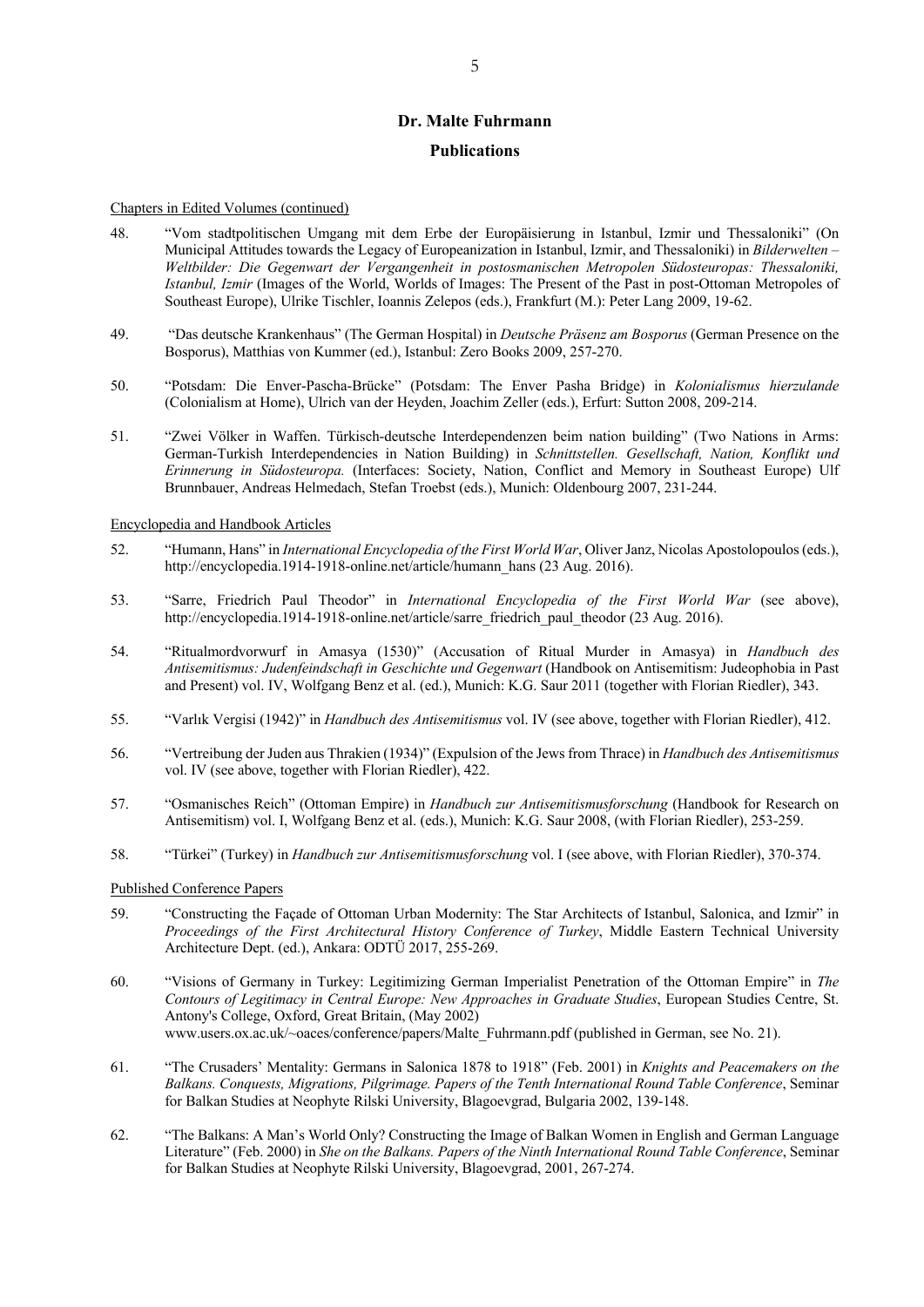# **Dr. Malte Fuhrmann Publications**

Book Reviews/Review Essays/Obituaries/Reports on Work in Progress

- 63. "Ländliche Entwicklung und internationales Expertenwissen in der Türkei" (Rural Development and International Expert Knowledge in Turkey; review essay): Begüm Adalet, *Hotels and Highways: The Construction of Modernization Theory in Cold War Turkey*, Stanford 2018, and Heinrich Hartmann, *Eigensinnige Musterschüler. Ländliche Entwicklung und internationales Expertenwissen in der Türkei (1947-1980)* (Fast Learners, But Willful: Rural Development and International Expert Knowledge in Turkey, 1947-1980), Frankfurt (M.) 2020, in *H-Soz-u-Kult* and in *Connections*, 11.06.2021 (https://www.hsozkult.de/review/id/reb-29747?title=laendliche-entwicklungund-internationales-expertenwissen-in-der-tuerkei&recno=15&q=&sort=&fq=&total=18008).
- 64. Axel Gehring, *Vom Mythos des starken Staates und der europäischen Integration der Türkei. Über eine Ökonomie an der Peripherie des euro-atlantischen Raumes* (The Myth of the Strong State and European Integration of Turkey: On an Economy on the Periphery of the Euro-Atlantic Zone), Wiesbaden 2019, in *Comparative Southeast European Studies* 69 (2021/2; forthcoming).
- 65. Adam Mestyan, *Arab Patriotism: The Ideology and Culture of Power in Late Ottoman Egypt*, Princeton 2017, in *Urban History* 47 (2020/2), 351-353.
- 66. Fariba Zarinebaf, *Mediterranean Encounters: Trade and Pluralism in Early Modern Galata*, Oakland 2018, in *H-Soz-u-Kult* 26.02.2019, https://www.hsozkult.de/publicationreview/id/rezbuecher-29762 .
- 67. Peter H. Christensen, *Germany and the Ottoman Railways: Art, Empire, and Infrastructure*, New Haven 2017, in *Vierteljahrschrift für Sozial- und Wirtschaftsgeschichte* 3/2018, 410.
- 68. Pascal Firges, *French Revolutionaries in the Ottoman Empire: Diplomacy, Political Culture, and the Limits of Universal Revolution, 1792–1798*, Oxford 2017 in *Historische Zeitschrift* (307, 2018/2), 525, 526.
- 69. Ryan Gingeras, *Mustafa Kemal Ataturk: Heir to the Empire*, Oxford 2015, in *H-Soz-Kult* 22.09.2017, https://www.hsozkult.de/publicationreview/id/rezbuecher-25758 .
- 70. Stefan Ihrig, *Justifying Genocide: Germany and the Armenians from Bismarck to Hitler*, Boston 2016, in *Francia-Recensio,* 4/2016, *http://www.perspectivia.net/publikationen/francia/francia-recensio/2016-4/zg/ihrig\_fuhrmann*.
- 71. Stefan Ihrig, *Atatürk in the Nazi Imagination*, Cambridge, Mass. 2014, in *Historische Zeitschrift* 304 (217), 568- 570.
- 72. "Vangelis Kechriotis (30 Eylül 1969 26 Ağustos 2015): Geçmiş ile bugünün gerçek dünyası arasında bir yol döşemek" (Turkish version of "Paving a Road between the Past and Today's Real Life", see 72) in *Toplumsal Tarih*  272 (Aug. 2016), 37-39.
- 73. "Paving a Road between the Past and Today's Real Life: Vangelis Kechriotis, 1969-2015" in *Südosteuropa* 63  $(4/2015)$ , 665-669, also www.suedosteuropa-online.de.
- 74. Alice Mah, *Port Cities and Global Legacies: Urban Identity, Waterfront Work, and Radicalism*, Bastingstoke/New York 2014, in *neue politische literatur* 61 (3/2015), 456-457.
- 75. Sabine Mangold-Will, *Begrenzte Freundschaft. Deutschland und die Türkei 1918-1933*, (Limited Friendship: Germany and Turkey 1918-1933) Göttingen 2013, in *Historische Zeitschrift* 299 (3/2014), 841-843.
- 76. *Helpless Imperialists: Imperial Failure, Fear and Radicalization*, Maurus Reinkowski, Gregor Thum (eds.), Göttingen 2013, in *H-Soz-u-Kult* 07.08.2014, https://hsozkult.geschichte.hu-berlin.de/ rezensionen/id=19321&count=8&recno=1&type=rezbuecher&sort=datum&order=down&search=helpless .
- 77. Dilek Güven, *Nationalismus und Minderheiten. Die Ausschreitungen gegen die Christen und Juden der Türkei vom September 1955* (Nationalism and Minorities: The Riots against Christians and Jews in Turkey in September 1955), Munich 2012, in *H-Soz-u-Kult* 27.06.2014, http://hsozkult.geschichte.hu-berlin.de/rezensionen/2014-2-205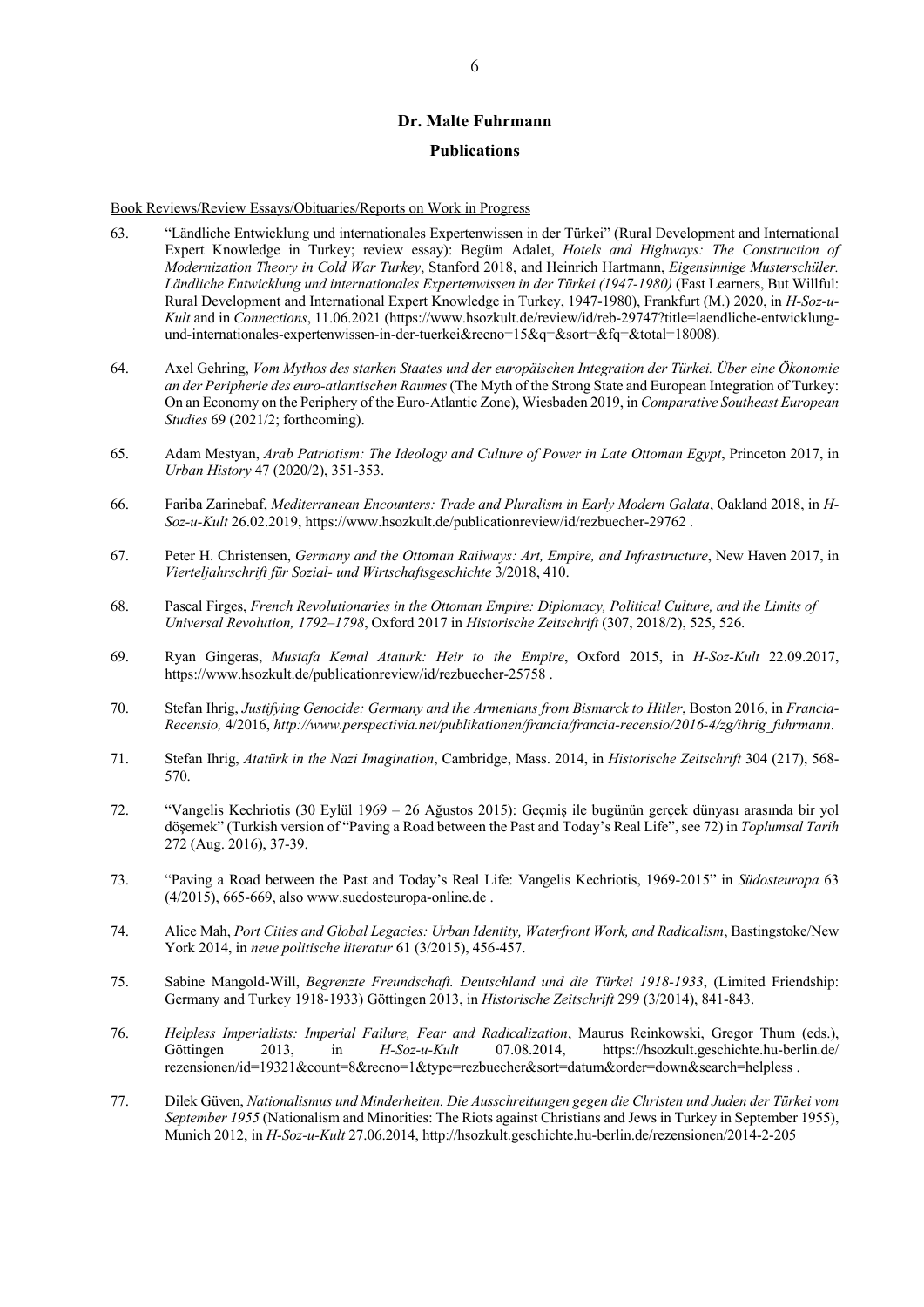#### **Publications**

Book Reviews/Review Essays/Obituaries/Reports on Work in Progress (continued)

- 78. Mafalda Ade, *Picknick mit den Paschas. Aleppo und die levantinische Handelsfirma Fratelli Poche (1853-1880)*, (Picnic with the Pashas: Aleppo and the Levantine Merchant Family Fratelli Poche, 1853-1880) Würzburg 2013, in *Bulletin of the School of Oriental and African Studies* 76 (03/Oct. 2013, 513-514, also http://journals.cambridge.org/action/displayAbstract?fromPage=online&aid= 9035668&fulltextType=BR&fileId=S0041977X13000608 .
- 79. Sibel Bozdoğan, Esra Akcan, *Turkey: Modern Architectures in History*, London 2012, in *Planning Perspectives* 28 (2013) http://www.tandfonline.com/doi/pdf/10.1080/02665433.2013.774560.
- 80. Heinz Kramer, Maurus Reinkowski, *Die Türken und Europa. Eine wechselhafte Beziehungsgeschichte* (The Turks and Europe: A History of Ambivalent Relations), Stuttgart 2008, in *Der Islam* 90 (1/2013), 158-164.
- 81. Sibel Zandi-Sayek, *Ottoman Izmir: The Rise of a Cosmopolitan Port, 1840-1880*, Minneapolis 2012, in *Bulletin of the School of Oriental and African Studies* 75 (03/Oct. 2012), 581-583.
- 82. Mohammad R. Salama, *Islam, Orientalism and Intellectual History. Modernity and the Politics of Exclusion since Ibn Khaldun*, London 2011, in *Geschichte Transnational* (17 Feb. 2012), http://geschichte-transnational.clioonline.net/rezensionen/id=16685&count=3&recno=2&type=rezbuecher&sort=datum& order=down&search=salama&segment=16 .
- 83. "Anti-, Non-, or Post-Saidian?: The Challenge of Discussing German Orientalism" Review essay on Susanne Marchand, *German Orientalism in the Age of Empire*, Cambridge 2009; Ursula Wokoeck, *German Orientalism*, London 2009, in *New Perspectives on Turkey* 47/2012, 221-227.
- 84. Hakan Gökpinar, *Deutsch-türkische Beziehungen 1890 – 1914 und die Rolle Enver Paschas* (German-Turkish Relations 1890–1914 and Enver Pasha's Role), Marburg 2011, in *Südost-Forschungen* 71 (2012), 589-591.
- 85. Johannes Berchthold, *Recht und Gerechtigkeit in der Konsulargerichtsbarkeit: Britische Exterritorialität im Osmanischen Reich 1825-1914*, (Jurisprudence and Justice in Consular Jurisdiction: British Exterritoriality in the Ottoman Empire 1825–1914) Munich 2009, in *Südost-Forschungen* 68 (2009), 645-647.
- 86. *Asian Port Cities 1600*–*1800: Local and Foreign Cultural Interactions*, Haneda Masashi (ed.), Singapore 2009, in *Geschichte Transnational* (23 July 2010) http://geschichte-transnational.clio-online.net/rezensionen/id=13562 .
- 87. *Deutsche Wissenschaftler im türkischen Exil: Die Wissenschaftsmigration in die Türkei 1933-1945*, (German Scientists in Turkish Exile: Academic Migration to Turkey 1933–1945) Christopher Kubaseck, Günter Seufert (eds.), Würzburg 2008, in *Orientalistische Literaturzeitung* 105 (2010/3), 1-4.
- 88. Corry Guttstadt, *Die Türkei, die Juden und der Holocaust* (Turkey, the Jews, and the Holocaust), Berlin 2008, in *neue politische literatur* 54 (3/2009), 489-490.
- 89. Report on Ottoman Urban Studies at Zentrum Moderner Orient, in *Informationen zur modernen Stadtgeschichte* 2/2007 (together with Florian Riedler).
- 90. Matthias Römer, *Die deutsche und englische Militärhilfe für das Osmanische Reich 1908-1914*, (German and English Military Aid to the Ottoman Empire 1908–1914) Frankfurt (M.) 2007; Handan Nezir-Akmeşe, *The Birth of Modern Turkey: The Ottoman Military and the March to World War I*, London 2005, in *Südost-Forschungen*  $65/66$  (2006/2007), 728-732.
- 91. Oliver J. Schmitt, *Levantiner – Lebenswelten und Identitäten einer ethnokonfessionellen Gruppe im osmanischen Reich im 'langen 19. Jahrhundert'*, (Levantines: Life Worlds and Identities of an Ethno-Confessional Group in the Ottoman Empire during the 'long 19th Century') Munich 2005, in *H-Turk* (7 March 2006), http://h-net.msu.edu/cgi-bin/logbrowse.pl?trx=vx&list=hturk&month=0603&week=na&msg=ffcDZj0Zht%2bQBiKeJfgenQ&user=&pw= .